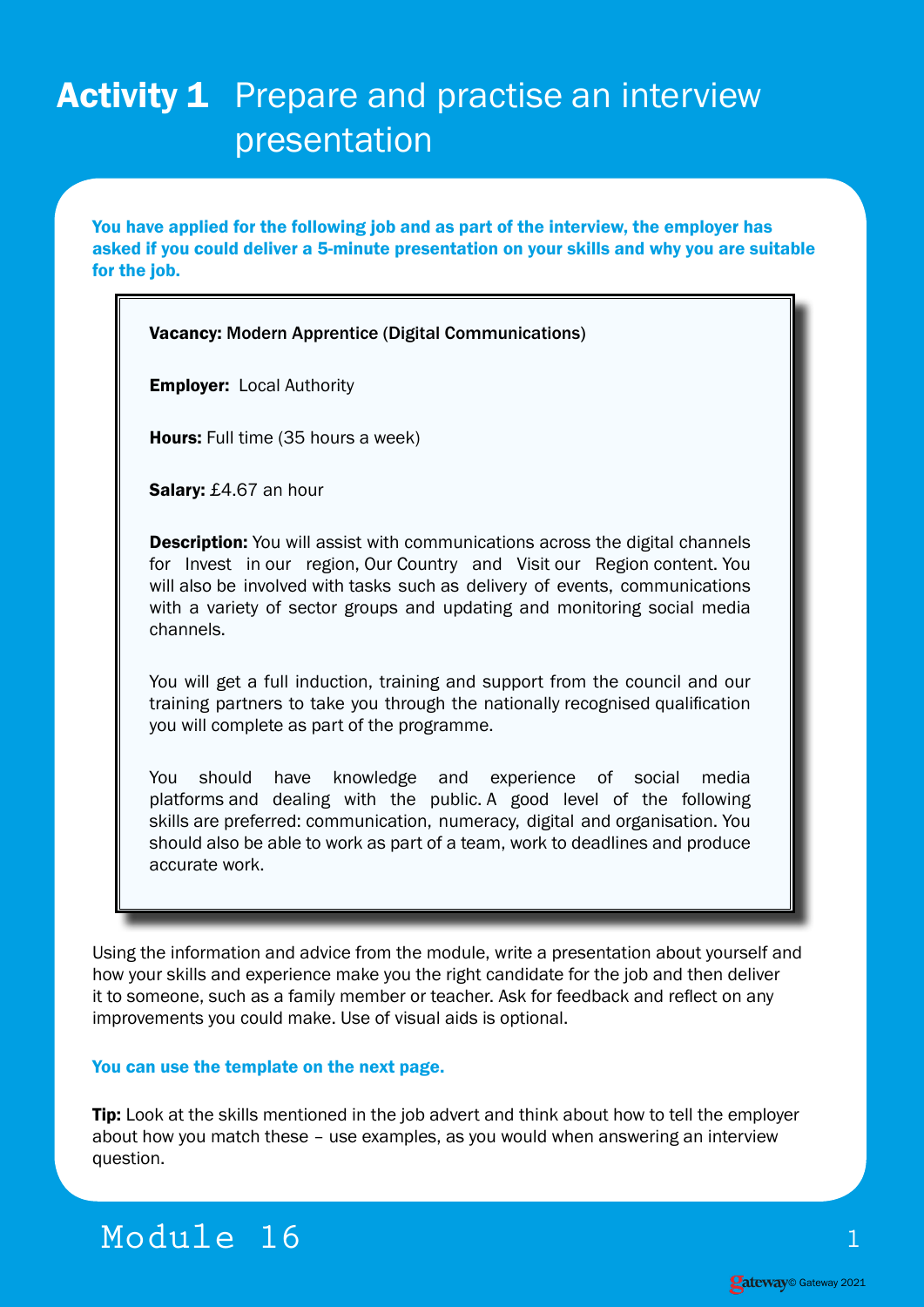Main content (number the points you are covering)